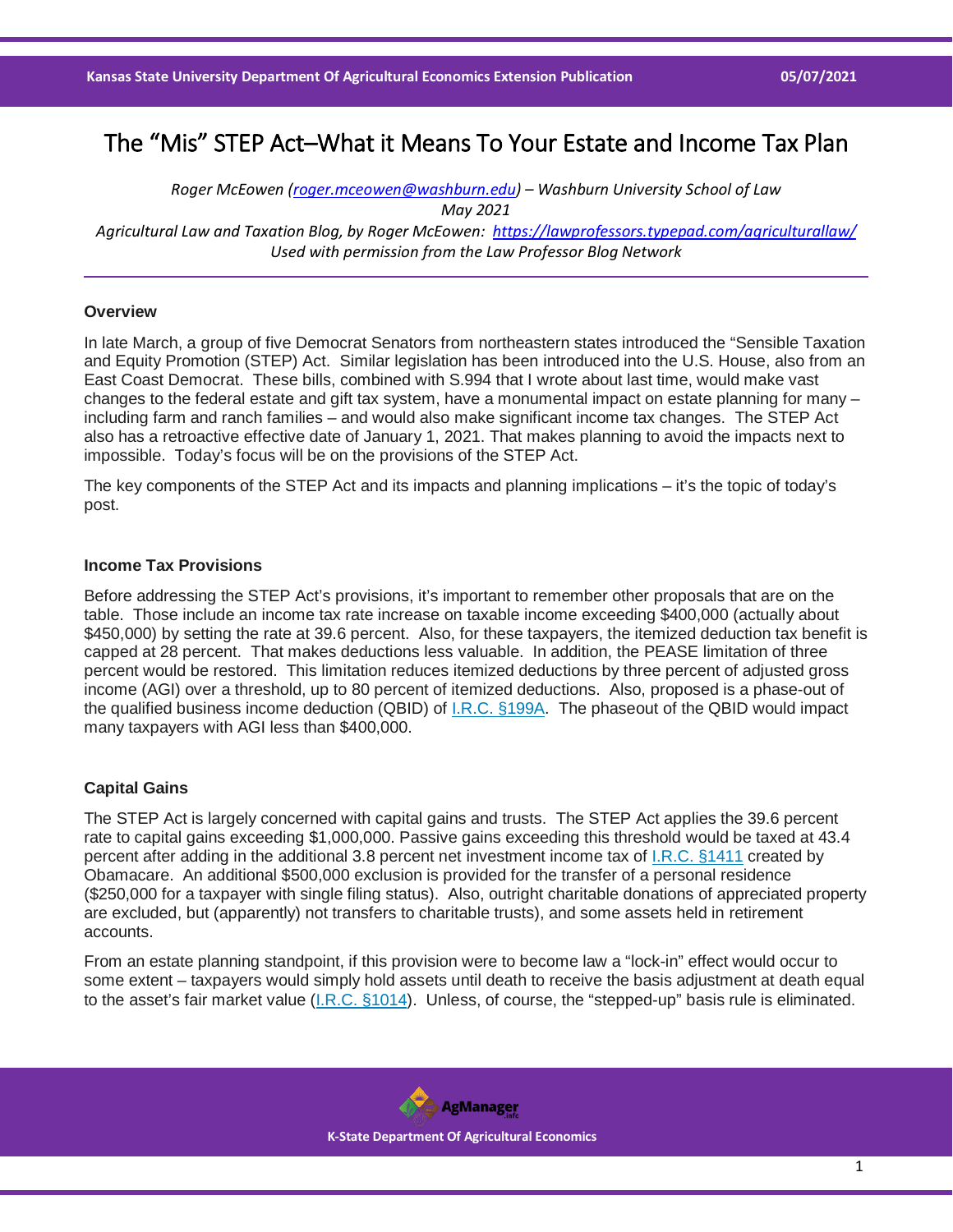**Note:** Planning strategies such as charitable remainder trusts (maybe), appropriate timing of the harvesting of gains and losses and similar techniques can be used to keep income under the \$1 million threshold. Also, especially for high-income taxpayers residing in states with relatively high income tax rates, a tax minimization strategy has been the use of the incomplete non-grantor trust (ING). An ING is a selfsettled, asset protection trust that allows a grantor to fund the trust without incurring gift tax while also achieving non-grantor status for income tax purposes. The typical structures is to establish the trust is a state without an income tax with the grantor funding the ING with appreciated assets having a low basis. The ultimate sale of the trust assets thereby avoids state income tax. The IRS has announced that it is studying INGs and will not issue any further rulings concerning them. *Rev. Proc. 2021-3, 2021-1, IRB 140, Sec. 5.*

### **Trusts**

The Step Act also proposes new I.R.C. §1261 which, under certain circumstances, imposes income recognition on gains at the time an asset is transferred to a trust. Under this provision, gain recognition occurs at the time of a transfer to a non-grantor trust, as well as a grantor trust if the trust assets (corpus) will not be included in the grantor's estate. If the corpus will be included in the grantor's estate at death, there apparently is no gain until a triggering event occurs. *Proposed I.R.C. §1261(b)(1)(A).*

**Note:** The lack of clarity of the STEP Act's language concerning transfers to grantor trusts creates confusion. Seemingly the relinquishment of all retained powers under [I.R.C. §2036](https://casetext.com/statute/united-states-code/title-26-internal-revenue-code/subtitle-b-estate-and-gift-taxes/chapter-11-estate-tax/subchapter-a-estates-of-citizens-or-residents/part-iii-gross-estate/section-2036-transfers-with-retained-life-estate?ref=ArRBZs!9a2Nzp) would mean that the trust corpus would not be included in the grantor's estate, and the transfer to trust would be an income recognition event. It simply is not clear what the STEP Act's language, "would not be included" means.

Apparently, a transfer to a non-grantor marital trust is not an income recognition event. *Proposed I.R.C. §1261(c)(2).* Similarly, a transfer qualified disability trust or cemetery trust does not trigger gain recognition. As noted above, the language is unclear whether a transfer in trust to a charity is excluded from recognition. However, a transfer to a natural person that is other than the transferor's spouse is taxed at the time of the transfer.

Assets that are held in a non-grantor trust would be deemed to be sold every 21 years. That will trigger gain to the extent of unrealized appreciation every 21 years, with the first of these "trigger dates" occurring in 2026.

The STEP Act also requires annual reporting for trusts with more than \$1 million of corpus or more than \$20,000 of gross income. The reporting requires providing the IRS with a balance sheet and an income statement, and a listing of the trustee(s), grantor(s) and beneficiaries of the trust.

**Note:** The built-in gain on an asset that is transferred during life either outright to a non-spouse or to a type of trust indicated above cannot be spread over 15 years. However, the transfer of illiquid property (e.g., farmland) to a non-grantor trust that is not otherwise excluded is eligible for installment payments over 15 years, with interest only needing to be paid during the first five years. If the tax on the appreciated value is caused by death, the tax can be paid over 15 years by virtue of [I.R.C. §6166.](https://casetext.com/statute/united-states-code/title-26-internal-revenue-code/subtitle-f-procedure-and-administration/chapter-62-time-and-place-for-paying-tax/subchapter-b-extensions-of-time-for-payment/section-6166-extension-of-time-for-payment-of-estate-tax-where-estate-consists-largely-of-interest-in-closely-held-business?ref=ArRBZs!375AQT)

**Grantor trusts – sales and swaps.** An important estate planning technique for higher wealth individuals in recent years designed to reduce potential estate tax involves the sale or gifting of assets to a grantor trust. The goal of such a transaction is to make a completed transfer for federal estate and gift tax purposes, but retain enough powers so that the transfer is incomplete for income tax purposes. This is the "intentionally defective grantor trust" (IDGT) technique. The result of structuring the transaction in this

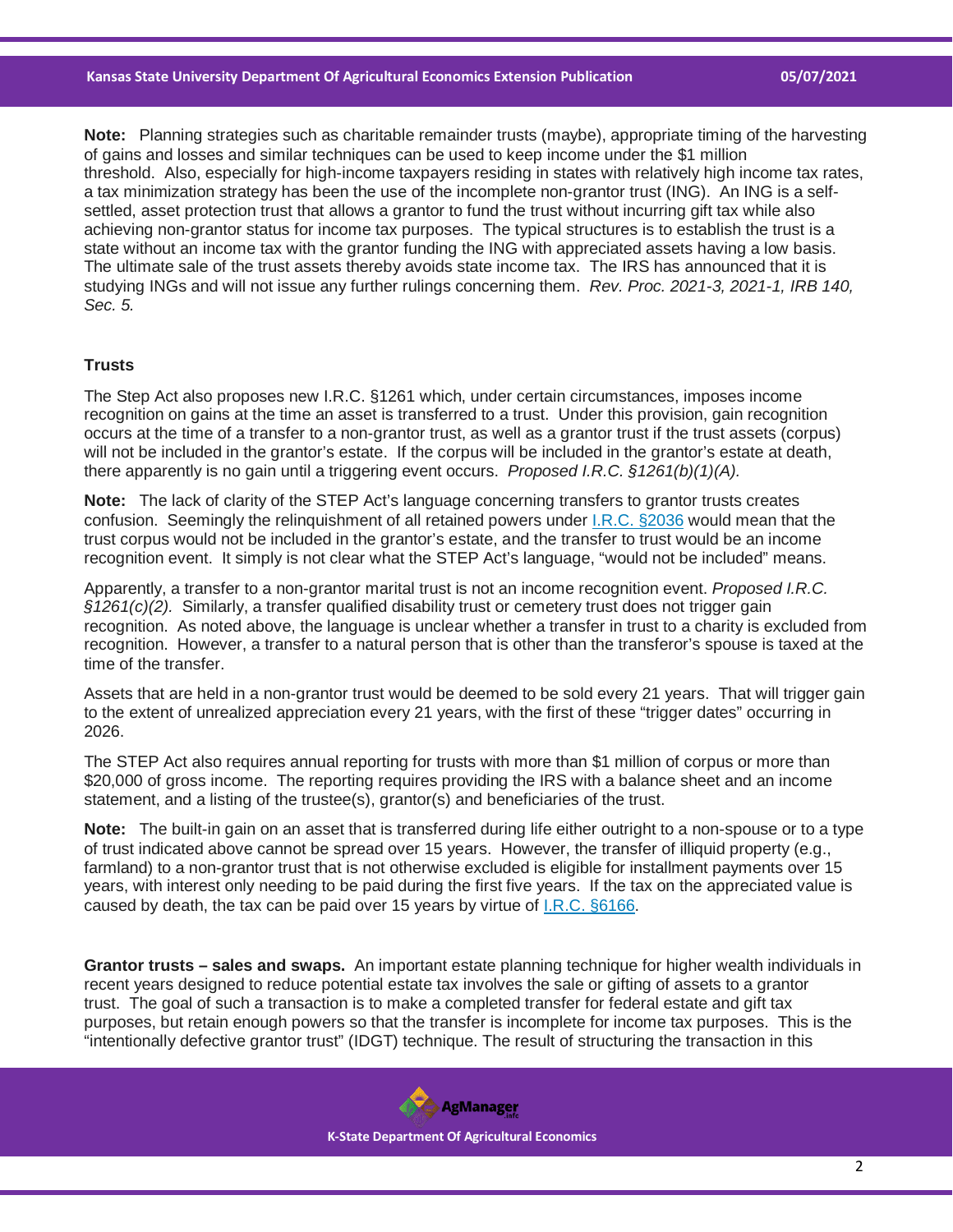#### **Kansas State University Department Of Agricultural Economics Extension Publication 05/07/2021**

manner is that the future appreciation of the assets that are sold to the trust is removed from the grantor's estate, and the grantor remains obligated for the annual income tax liability. Of course, the trust could reimburse the grantor for that tax obligation. Thus, the grantor ends up with a tax-free "gift" to the trustee of the trust's income tax liability. This allows the trust assets to grow without loss of value to pay taxes.

The IRS blessed the IDGT technique in Rev. Rul. 85-13, 1985-1 C.B. 184. In the Ruling, the IRs determined that the grantor's sale of the asset to the trust did not trigger income tax – the grantor was simply "selling" to himself. The irrevocable, completed nature of the transfer to the trust coupled with grantor trust status for income tax purposes is done by particular trust drafting language. Also, that language can be drafted to allow the grantor to "swap" low basis assets in the trust with assets having a higher basis. This allows the "swapped-out" asset to receive a basis increase at the time of the grantor's death by virtue of inclusion in the grantor's estate. [I.R.C. §1014.](https://casetext.com/statute/united-states-code/title-26-internal-revenue-code/subtitle-a-income-taxes/chapter-1-normal-taxes-and-surtaxes/subchapter-o-gain-or-loss-on-disposition-of-property/part-ii-basis-rules-of-general-application/section-1014-basis-of-property-acquired-from-a-decedent?ref=ArRBZs!dnpmbZ)

Under the STEP Act, a sale to a grantor trust might be treated as a transfer in trust. If that is what the language means, then Rev. Rul. 85-13 is effectively repealed. It also appears that swaps to a grantor trust would be treated that same as a sale. If this is correct, IDGTs as a planning tool are eliminated.

**GRATs.** One popular estate planning technique for the higher-valued estates has been the use of a grantor-retained annuity trust (GRAT). With this approach, the grantor transfers assets to a trust in return for an annuity. As the trust assets grow in value, any value above the specified annuity amount benefits the grantor's heir(s) without being subject to federal gift tax. However, under the STEP Act, a transfer to a grantor trust is taxable if all of the transferred assets are *not* included in the grantor's estate. But, if *all* of the assets transferred to a grantor trust are included in the grantor's estate, the transfer to the trust is not a taxable event.

This language raises a couple of questions. One of the characteristics of a GRAT is that it can be drafted to make a portion taxable. In that case, it is not completely includible in a decedent's estate. Likewise, if property is transferred into a GRAT and the transferor dies during the GRAT's term and the [I.R.C.](https://casetext.com/statute/united-states-code/title-26-internal-revenue-code/subtitle-f-procedure-and-administration/chapter-77-miscellaneous-provisions/section-7520-valuation-tables?ref=ArRBZs!y3B-bm)  [§7520](https://casetext.com/statute/united-states-code/title-26-internal-revenue-code/subtitle-f-procedure-and-administration/chapter-77-miscellaneous-provisions/section-7520-valuation-tables?ref=ArRBZs!y3B-bm) rate rises, then less than all of the corpus of the GRAT is included in the decedent's estate. *See Treas. Reg. §20.2036-1, et seq.* This would appear to mean that, under the STEP Act, the transfer to the GRAT would be a taxable event. It is also unclear whether the use of a disclaimer in the context of a GRAT will eliminate this potential problem.

#### **Estate Tax Deduction**

Income taxes that the STEP Act triggers would be deductible at death as an offset against any estate tax that is due on account of the taxpayer's death.

## **The Constitutional Issue**

As noted above, the STEP Act carries a general effective date of January 1, 2021. It is retroactive. If that retroactive provision were to hold, many (if not all) planning options that could presently be utilized will be foreclosed. But is a retroactive tax provision constitutional?

To be legal, a retroactive tax law change can satisfy the constitutional due process requirement if it is rationally related to a legitimate purpose of government. Given the enormous amount of spending that the Congress engaged in during 2020 to deal with the economic chaos caused by various state governors shuttering businesses, a "legitimate purpose" could be couched in terms of the "need" to raise

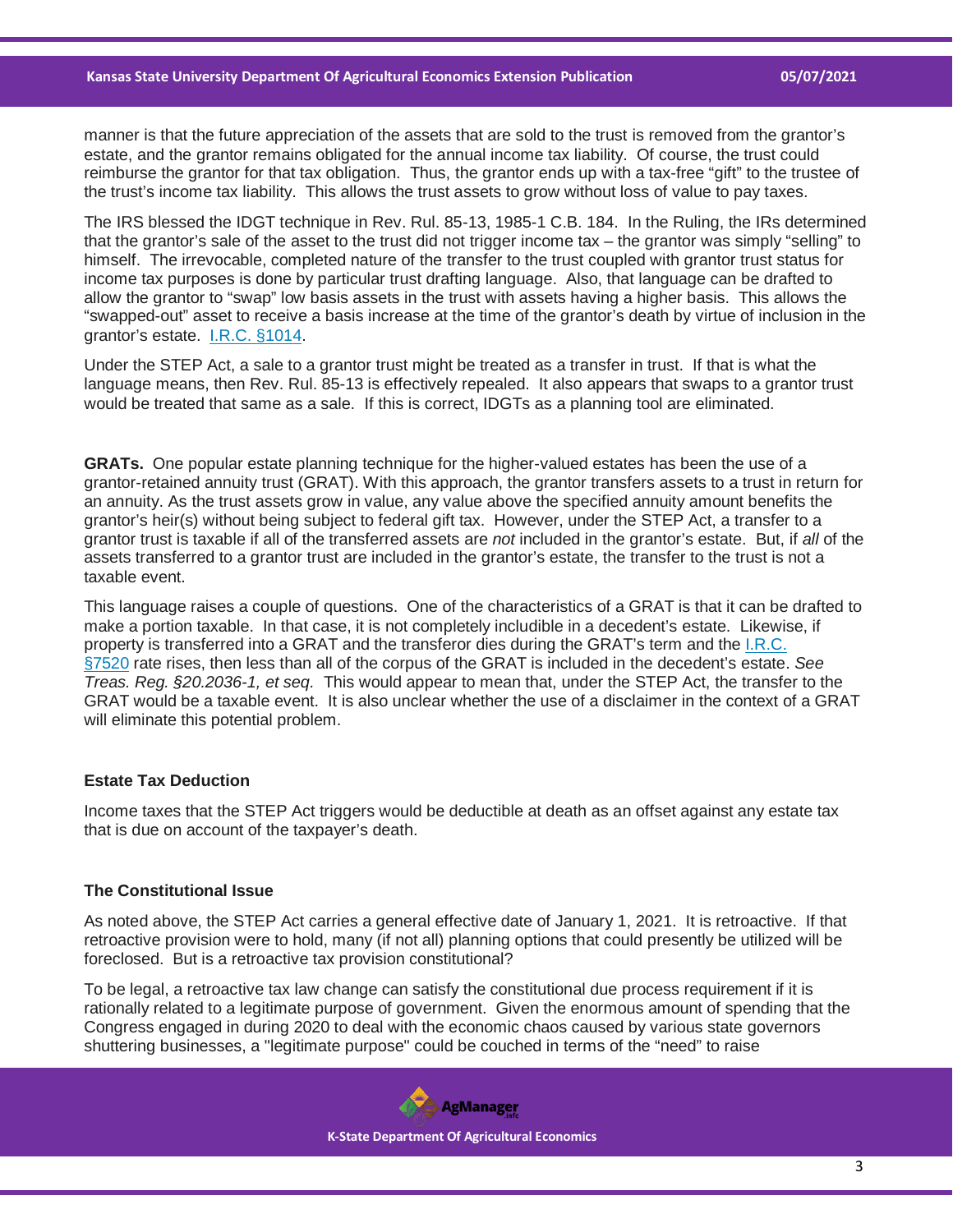revenue. *See, e.g., [Pension Benefit Guaranty Corporation v. R.A. Gray & Co., 467 U.S. 717 \(1984\);](https://casetext.com/case/pension-benefit-guaranty-corp-v-r-a-gray-co?ref=ArRBZs!xGHnQw) [United](https://casetext.com/case/united-states-v-carlton?ref=ArRBZs!HnNqUa)  [States v. Carlton, 512 U.S. 26 \(1994\);](https://casetext.com/case/united-states-v-carlton?ref=ArRBZs!HnNqUa) In re Fifield, No. 04-10867, 2005 Bankr. LEXIS 1210 (Bankr. D. Vt. Jun. 20, 2005).* That's the case even though historic data indicate that government revenues rarely increase in the long-term from tax increases – particularly the type of tax increases that are presently being proposed.

#### **Planning Steps**

Will the STEP Act become law as proposed? Probably not. But, combined with S. 994 the two proposals offer dramatic changes to the rules surrounding income tax, as well as federal estate and gift tax. With the proposal to basically double the capital gains tax rate, it could be a good idea to intentionally trigger what would be a gain under the STEP Act. Doing so would at least remove those assets from the transferor's estate. In general, "harvesting" gains now before a 39.6 percent rate applies could be a good strategy. Also, estate plans should be reexamined in light of the possible removal of the fair market value basis rule at death. Consideration should be given to donating capital gain property to charity, setting up installment sales of property, utilizing the present like-kind exchange rules and making investments in qualified opportunity zones.

Is all planning basically eliminated for 2021? I don't know. There simply is no assurance whether transfers made to lock in the existing federal estate and gift tax exemption, utilize valuation discounts, etc., will work. If the STEP Act is enacted, perhaps one strategy that will work would be to gift cash (by borrowing if necessary). If the STEP Act is not enacted, then utilizing grantor trusts with sales and swaps could be an effective technique to deal with a much lower exemption.

One key to estate planning is to have flexibility. The use of disclaimer language in wills and trusts is one way to provide flexibility. Coupled with a rescission provision, disclaimer language included in documents governing transactions completed in 2021 might work…or might not. It's also possible that such a strategy could work for estate and gift tax purposes, but not for income tax purposes.

Another technique might be to set up an installment sale of assets to a marital trust for the spouse's benefit that gives the spouse a power of appointment and entitles the spouse to lifetime income from the entire interest payable at least annually (basically a QTIP trust for the spouse (see [I.R.C. §2523\(e\)\)](https://casetext.com/statute/united-states-code/title-26-internal-revenue-code/subtitle-b-estate-and-gift-taxes/chapter-12-gift-tax/subchapter-c-deductions/section-2523-gift-to-spouse?ref=ArRBZs!lstSSx). The STEP Act indicates that such a transfer would not be a gain recognition event – marital trusts are excluded so long as the spouse is a U.S. citizen. The surviving spouse would be given the power to appoint the entire interest and it could be exercised in favor of the surviving spouse or the estate of the surviving spouse. No person other than the surviving spouse could have any power to appoint any part of the interest to any person other than the surviving spouse. With a disclaimer provision the surviving spouse could disclaim all interest in the trust if the STEP Act is not enacted (or is enacted but becomes effective after the transfer by installment sale). The disclaimer would then shift the assets into a trust for the surviving spouse's heirs. There are other techniques that could be combined with this approach to then add back the spouse. If the STEP Act is enacted, the assets could remain in the marital trust and not trigger gain recognition. The point is that the disclaimer adds tremendous flexibility (until disclaimers are eliminated – but the drafters of the STEP Act haven't figured that out yet).

Also, I haven't even discussed the proposed American Families Plan yet. On that one, Secretary Vilsack's USDA put out an incredibly misleading press release titled, "The American Families Plan Honors America's Family Farms." In it, the USDA claims that the proposed changes to the federal estate tax would apply to only two percent of farms and ranches. That's true as long as the family continues to own the farm *and* is materially participating in the farming operation. What the USDA didn't mention is that the American